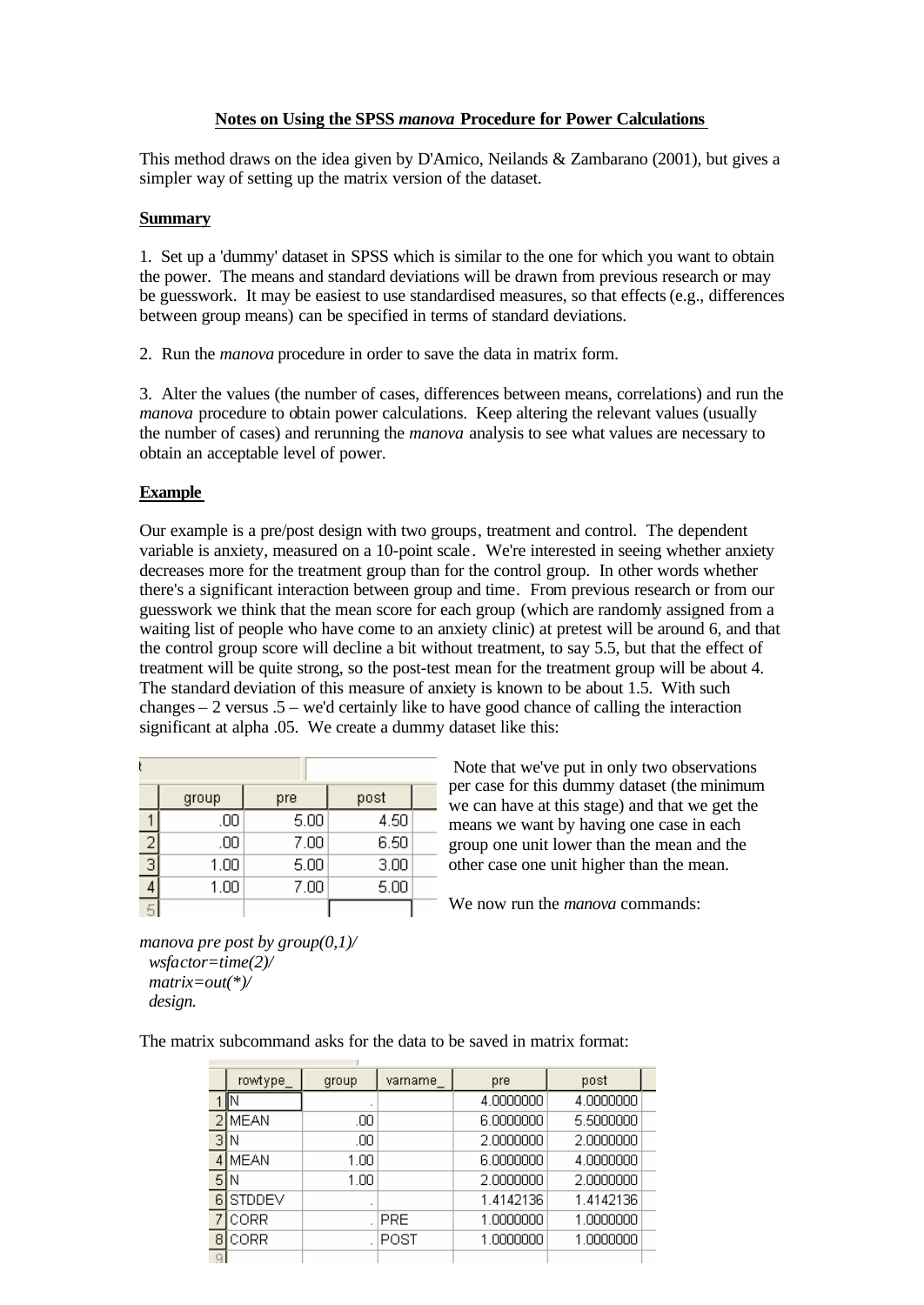We now have the data in a form in which we can alter the various values to simulate the data we think we might get. In the present case, we want to see whether having 10 cases per group would provide enough power, so we'll change the numbers in the top row (Total N) to 20, and the Ns for each group to 10. We also need to change the standard deviation to 1.5 at each time point and reduce the correlation between pre and post scores to a more realistic value, such as .5. The altered dataset looks like this:

|   | rowtype     | group | varname    | pre        | post       |
|---|-------------|-------|------------|------------|------------|
|   | Ν           |       |            | 20.0000000 | 20.0000000 |
|   | MEAN        | .00   |            | 6.0000000  | 5.5000000  |
| 3 | Ν           | .00   |            | 10.0000000 | 10.0000000 |
|   | <b>MEAN</b> | 1.00  |            | 6.0000000  | 4.0000000  |
| 5 | Ν           | 1.00  |            | 10.0000000 | 10.0000000 |
| 6 | STDDEV      | ٠     |            | 1.5000000  | 1.5000000  |
|   | CORR        |       | <b>PRE</b> | 1.0000000  | .5000000   |
| 8 | CORR        |       | POST       | .5000000   | 1.0000000  |
|   |             |       |            |            |            |

We now run a new set of *manova* commands to obtain the power values:

*manova pre post by group(0,1)/ wsfactor=time(2)/ matrix=in(\*)/ power=f(.05) exact/ design.*

The relevant section of the *manova* output shows that the power for the interaction is a bit on the low side:

| Observed Power at the .0500 Level |               |      |
|-----------------------------------|---------------|------|
|                                   | Noncen-       |      |
| Source of Variation               | trality Power |      |
| TTME.                             | 13.889        | .941 |
| GROUP BY TIME                     | 5.000         | .562 |

so we would increase the number of subjects and repeat the analysis until we obtained an acceptable value. In this case it turns out that if we double the group size, the power for detecting the interaction is .869, which is much more acceptable. In fact, we could probably get away with 15 per group, which gives a power of .753.

Note that, in repeated measures analyses, changes in the correlation between measures may have a dramatic effect on power. In fact, if the correlation between the pre- and post-test measures in the present example was a still-realistic .7 rather than .5, the power with only 10 cases per group is .779 rather than .562.

### **Notes**

1. If you really don't know what values to expect, you can set the standard deviation to 1 (as for a standard score), then give differences between means in terms of the standard deviation. Take a simple example in which you wanted to compare two groups. With a standard deviation of 1, if you assigned one group a mean of zero and the other a mean of .5 in the dummy dataset this would be considered a moderate effect size.

2. Another strategy when you don't really know what to expect is to run a series of analyses with various combinations of N and effect sizes (and correlations in a repeated measures design). If the power is reasonable over various more-or-less realistic combinations of values, then the research has a good chance of obtaining a significant result. If not, you may consider that the research is not worth doing with the numbers of subjects you have available.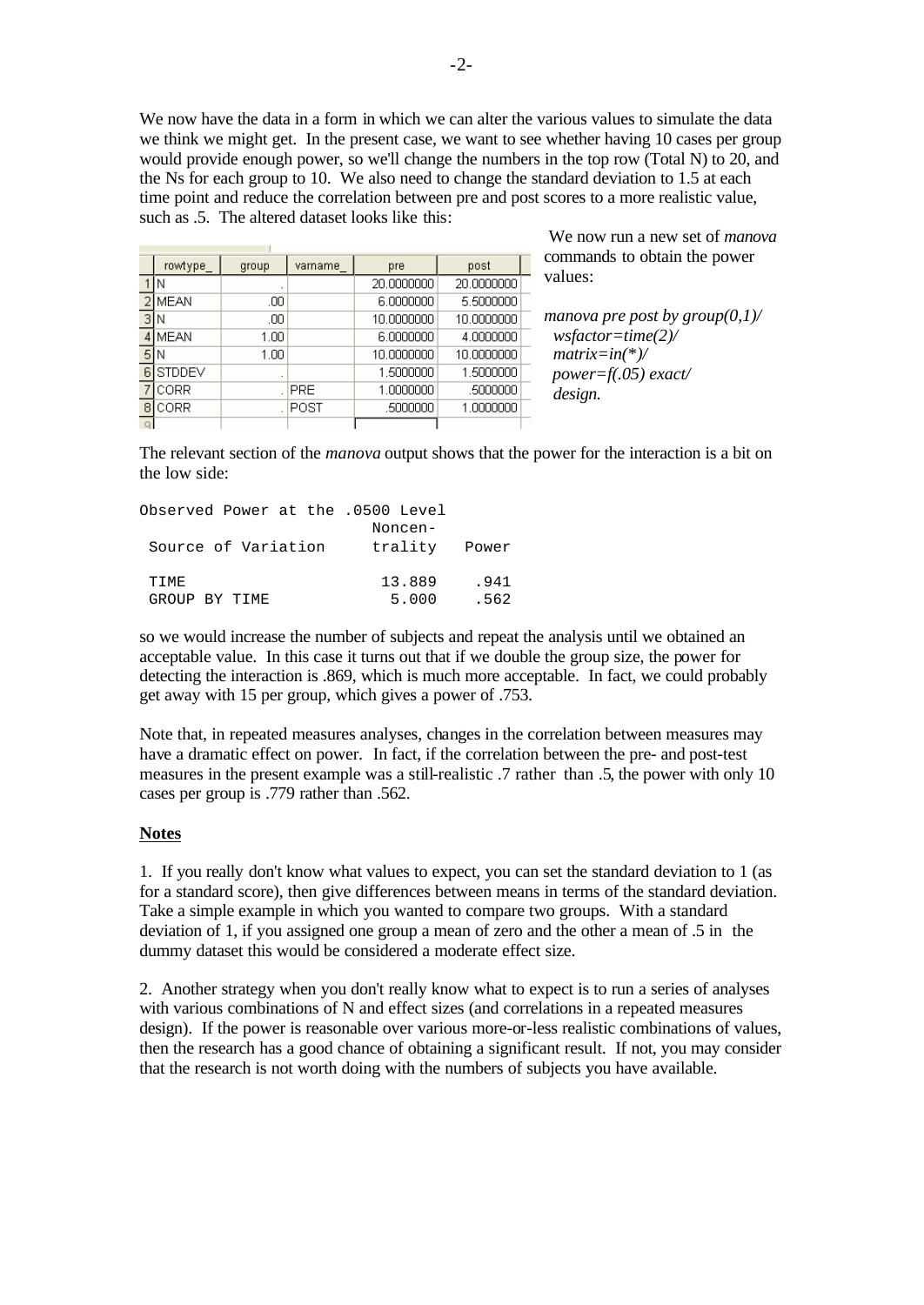# **Further Examples**

### **Oneway ANOVA with Contrasts and Unknown Means and Standard Deviation**

In this example, there are three groups of subjects, a control group (*group* = 1) and two treatment groups (2 and 3). In this case we don't know what means and standard deviations to expect, so we'll set the standard deviation equal to one, the mean of the control group to zero, and the means of groups 2 and 3 to .5 and .8 respectively. The difference between the means of groups 1 and 2 is therefore  $(.5 - 0) = .5$ , and Cohen's  $d = .5/1 = .5$ , which Cohen (1992) calls a medium effect size. The difference between the control group and group 3 is .8, and *d* = .8, a large effect size.

As before, we type in a dummy dataset with the structure we need, using, in this case, any old numbers for the dependent variable:

| ID          |       |       |  |  |  |  |  |
|-------------|-------|-------|--|--|--|--|--|
|             | group | score |  |  |  |  |  |
|             | 1.00  | 1.00  |  |  |  |  |  |
|             | 1.00  | 2.00  |  |  |  |  |  |
| $rac{2}{3}$ | 2.00  | 3.00  |  |  |  |  |  |
|             | 2.00  | 4.00  |  |  |  |  |  |
| 5           | 3.00  | 5.00  |  |  |  |  |  |
| 6           | 3.00  | 6.00  |  |  |  |  |  |
|             |       |       |  |  |  |  |  |

We then use these manova commands

*manova score by group(1,3)/ matrix=out(\*)/ design.*

to create the matrix version of the dataset:

| ype_ |               | N     |              |           |  |
|------|---------------|-------|--------------|-----------|--|
|      | rowtype       | group | varname      | score     |  |
|      | Ν             |       |              | 6.0000000 |  |
|      | <b>MEAN</b>   | 1.00  |              | 1.5000000 |  |
| з    | Ν             | 1.00  |              | 2.0000000 |  |
|      | <b>MEAN</b>   | 2.00  |              | 3.5000000 |  |
| 5    | N             | 2.00  |              | 2.0000000 |  |
| 6    | <b>MEAN</b>   | 3.00  |              | 5.5000000 |  |
|      | N             | 3.00  |              | 2.0000000 |  |
| 8    | <b>STDDEV</b> | ٠     |              | .7071068  |  |
| 9    | CORR          |       | <b>SCORE</b> | 1.0000000 |  |
|      |               |       |              |           |  |

The standard deviation of .7071 is replaced with '1', and the means are given the values mentioned above. We'll assume that we can recruit 60 subjects, 20 in each group. The revised matrix dataset looks like this:

| in yek ku |               | . .     |              |            |  |
|-----------|---------------|---------|--------------|------------|--|
|           | rowtype       | group   | varname      | score      |  |
|           |               |         |              | 60.0000000 |  |
|           | <b>MEAN</b>   | 1.00    |              | .0000000   |  |
| з         | N             | 1.00    |              | 20,0000000 |  |
|           | <b>MEAN</b>   | 2.00    |              | .5000000   |  |
| 5         | Ν             | 2.00    |              | 20.0000000 |  |
| 6         | <b>MEAN</b>   | 3.00    |              | .8000000   |  |
|           | N             | 3.00    |              | 20.0000000 |  |
| 8         | <b>STDDEV</b> | $\cdot$ |              | 1.0000000  |  |
| 9         | CORR          |         | <b>SCORE</b> | 1.0000000  |  |
|           |               |         |              |            |  |

We'll also assume that we're not interested in the overall ANOVA result, but rather in two *a priori* contrasts, group 2 versus group 1 and group 3 versus group 1. We can ask *manova* to give the power for each of the contrasts with these commands: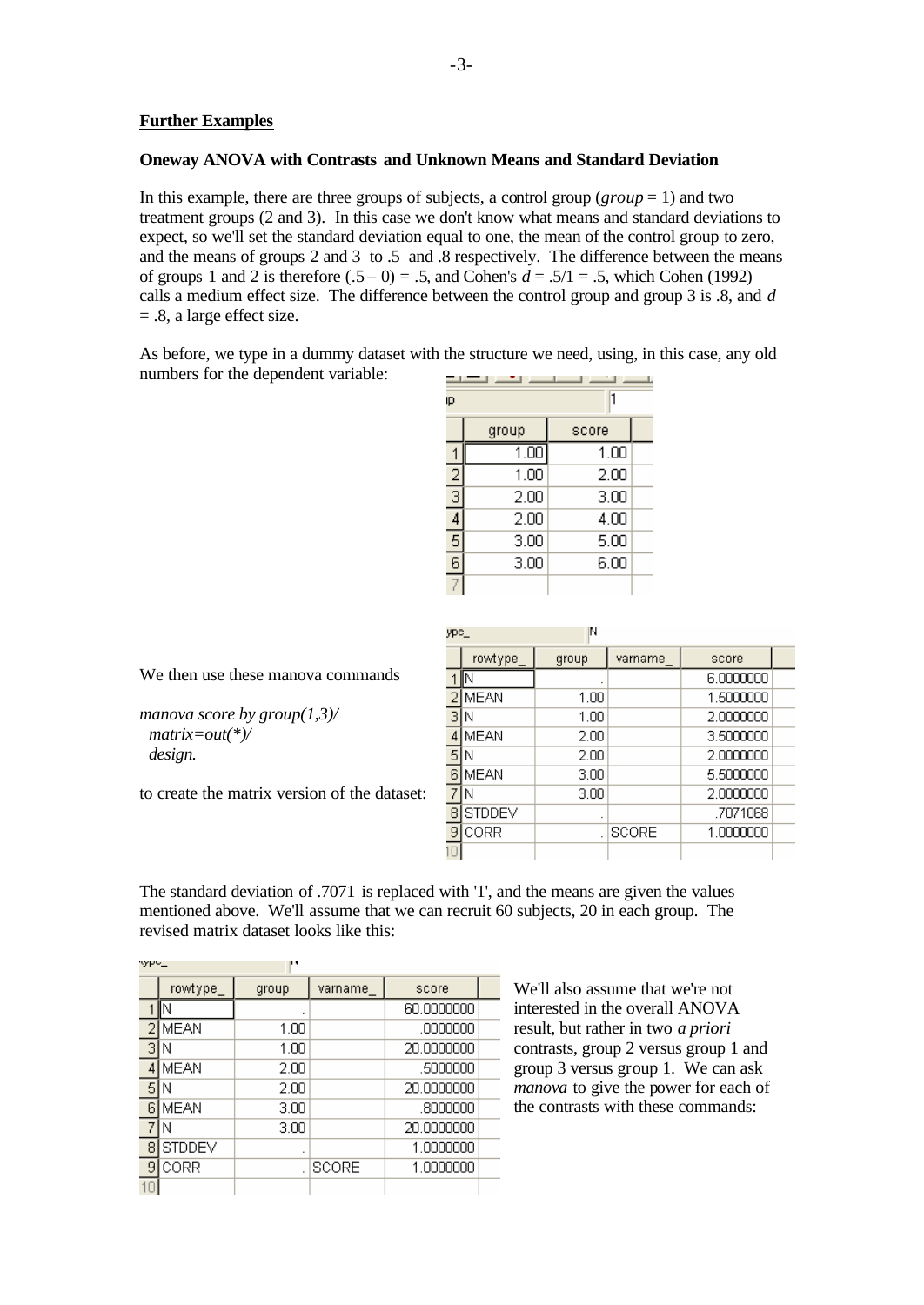*manova score by group(1,3)/ contrast(group)=simple(1)/ matrix=in(\*)/ power=f(.025) exact/ design=group(1) group(2).*

The *simple(1)* option asks for the contrasts we want, and in the *design* statement *group(1)* stands for the group 2 versus group 1 contrast and *group(2)* stands for the group 3 versus group 1 contrast. To hold the overall Type I error at .05, we set *alpha* at .025 for the two contrasts. The relevant part of the output shows that the power for the first contrast is very low, at .24, while that for the second is .59. At this stage we could add more cases to

| Observed Power at the .0250 Level |               |      |
|-----------------------------------|---------------|------|
|                                   | Noncen-       |      |
| Source of Variation               | trality Power |      |
| GROUP (1)                         | 2.500         | .244 |
| GROUP(2)                          | 6.400         | .592 |

see how many more cases we would need to achieve an acceptable level of power.

### **Correlation**

Imagine that we want to assess the correlation between measures of anger and narcissism, which we expect to be quite low. We want to have a good chance (power at least  $.80$ ) of obtaining a significant result if the correlation in the population is .30 or higher. We create the following dummy dataset:

|               | anger | narciss |  |
|---------------|-------|---------|--|
|               | 1.00  | 2.00    |  |
| $\frac{2}{3}$ | 2.00  | 1.00    |  |
|               | 3.00  | 4.00    |  |
|               | 4.00  | 3.00    |  |
| $\frac{4}{5}$ | 5.00  | 5.00    |  |
|               |       |         |  |
|               |       |         |  |

and use the following commands

*manova anger with narciss/ matrix=out(\*)/ design.*

to produce a matrix version of the data:

:ype\_

|   | rowtype       | varname        | anger     | narciss   |  |
|---|---------------|----------------|-----------|-----------|--|
|   |               |                | 5.0000000 | 5.0000000 |  |
|   | <b>MEAN</b>   |                | 3.0000000 | 3.0000000 |  |
| З | <b>STDDEV</b> |                | 1.5811388 | 1.5811388 |  |
|   | CORR          | <b>ANGER</b>   | 1.0000000 | .8000000  |  |
|   | CORR          | <b>NARCISS</b> | .8000000  | 1.0000000 |  |
|   |               |                |           |           |  |
|   |               |                |           |           |  |

 $\mathsf{N}$ 

The correlation is replaced with .30, and we start the ball rolling with a modest 30 subjects (the values of the means and standard deviations don't matter for our purposes).

The revised matrix dataset is:

|   | rowtype       | varname        | anger      | narciss    |  |
|---|---------------|----------------|------------|------------|--|
|   |               |                | 30,0000000 | 30.0000000 |  |
|   | MEAN          |                | 3,0000000  | 3.0000000  |  |
| о | <b>STDDEV</b> |                | 1.5811388  | 1.5811388  |  |
|   | CORR          | <b>ANGER</b>   | 1.0000000  | .3000000   |  |
|   | CORR          | <b>NARCISS</b> | .3000000   | 1.0000000  |  |
|   |               |                |            |            |  |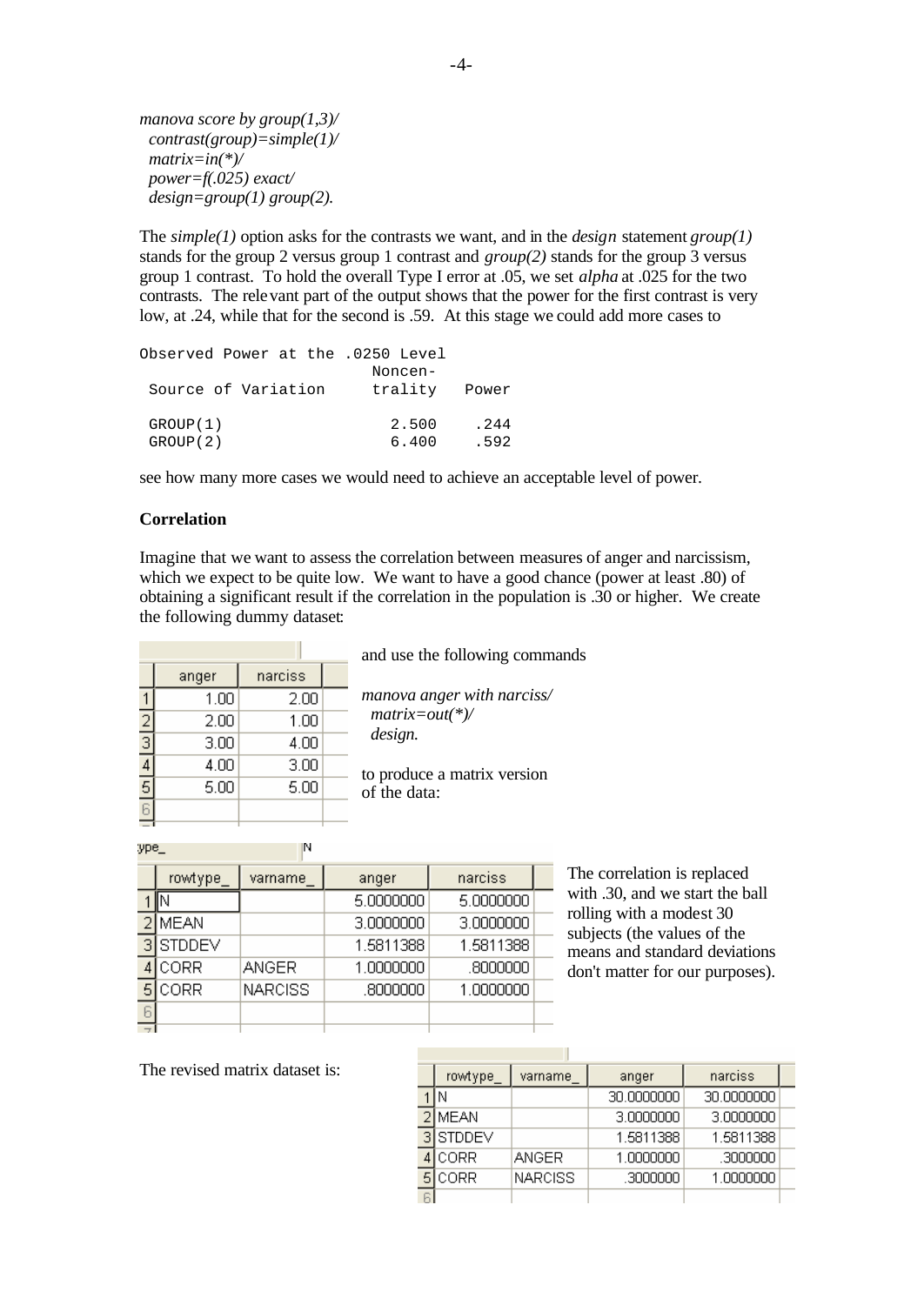and the relevant output is:

| Observed Power at the .0500 Level<br>Source of Variation | Noncen-<br>trality | Power |  |  |  |  |  |  |
|----------------------------------------------------------|--------------------|-------|--|--|--|--|--|--|
| Regression                                               | 2.769.362          |       |  |  |  |  |  |  |

- - - - - - - - - - - - - - - - - - - - - - - - - - - - - - - - - - which is a bit on the low side. Further experimentation shows that 85 subjects are needed to achieve a power of .80.

### **Using an Existing Dataset**

It's often not very sensible to calculate the power for an existing dataset (if the effects are significant, the power will be seen to be adequate; if the effects are not significant, the power was too low), but it can be sensible to ask, for an effect which wasn't significant, "how many more cases would be needed to have a good chance of finding the effect to be significant if the population characteristics are the same as those of my sample?".

For this example, we'll use the *glmdemo.sav* dataset referred to in *Using the GLM Procedure in SPSS for Windows*, and suppose that we have carried out a multivariate analysis with the variables *test1* to *test3* as the dependent variables and *group* (with four categories) as the grouping variable. The results for the 99 cases are as follows:

| EFFECT  GROUP                                                   | Multivariate Tests of Significance (S = 3, M = $-1/2$ , N = 45 1/2) |                              |                                      |                                               |                              |                      |  |  |
|-----------------------------------------------------------------|---------------------------------------------------------------------|------------------------------|--------------------------------------|-----------------------------------------------|------------------------------|----------------------|--|--|
| Test Name                                                       |                                                                     |                              |                                      | Value Approx. F Hypoth. DF Error DF Sig. of F |                              |                      |  |  |
| Pillais<br>Hotellings                                           | .14202                                                              | 1.57358<br>.15739 1.60308    | 9.00<br>9.00                         | 285.00<br>275.00                              | .123<br>.114                 |                      |  |  |
| Wilks<br>Roys                                                   | .11361                                                              |                              |                                      | .86122 1.59333 9.00 226.49                    | .118                         |                      |  |  |
|                                                                 |                                                                     |                              |                                      |                                               |                              |                      |  |  |
| EFFECT  GROUP (Cont.)<br>Univariate F-tests with $(3,95)$ D. F. |                                                                     |                              |                                      |                                               |                              |                      |  |  |
| Variable                                                        | Hypoth. SS   Error SS Hypoth. MS   Error MS                         |                              |                                      |                                               | F                            | Sig. of F            |  |  |
| TEST1<br>TEST2<br>TEST3                                         | 2.04393<br>2.08582                                                  | 59.70197<br>5.62424 57.69468 | .68131<br>1.87475<br>69.51679 .69527 | .62844<br>.60731<br>.73176                    | 1.08412<br>3.08695<br>.95014 | .360<br>.031<br>.420 |  |  |
|                                                                 |                                                                     |                              |                                      |                                               |                              |                      |  |  |

The *manova* commands to produce the matrix version of the data are:

*manova test1 to test3 by group(1,4)/ matrix=out(\*)*

The dataset is as follows:*.*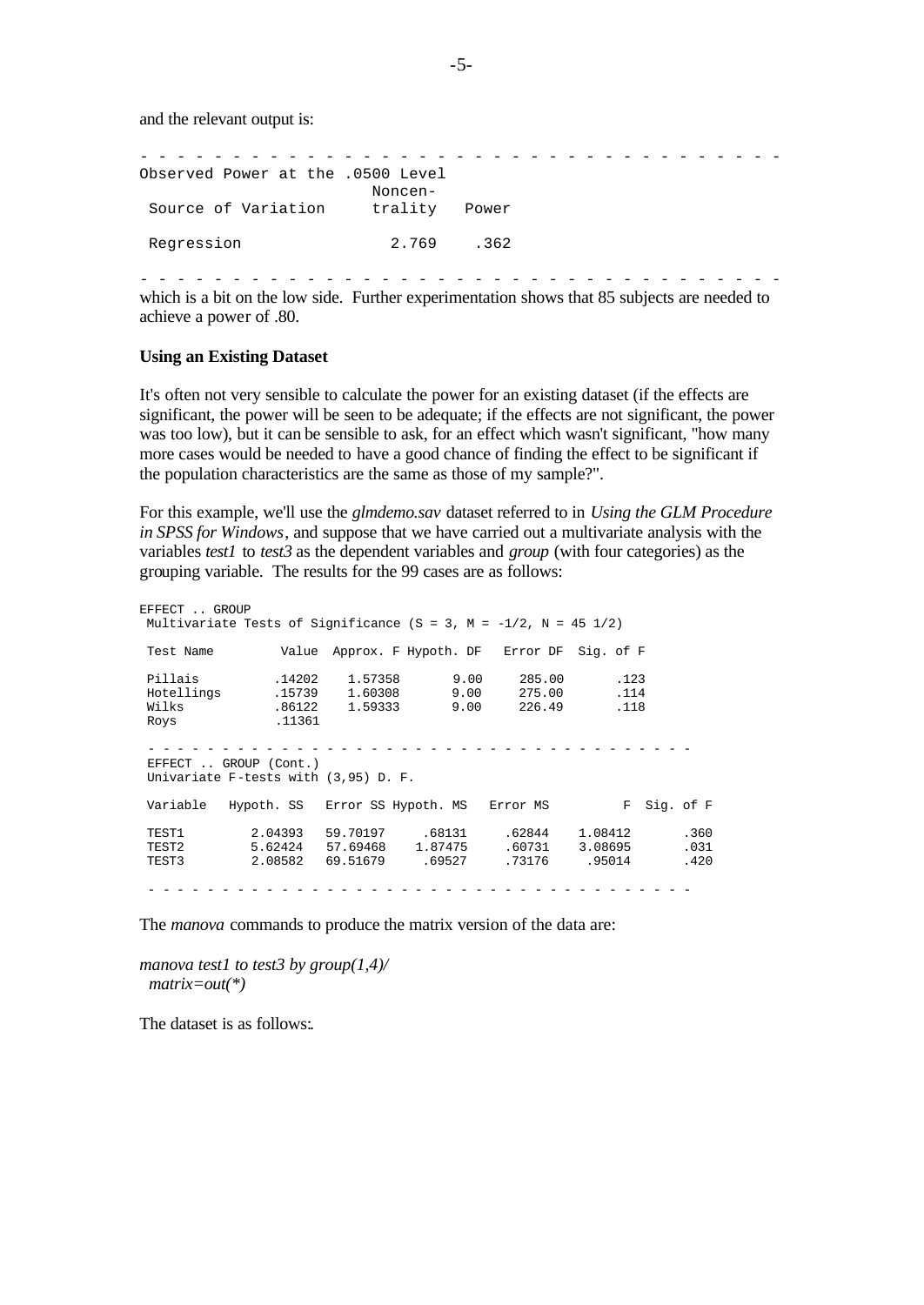| wpc_ |               | m     |                   |            |            |            |  |
|------|---------------|-------|-------------------|------------|------------|------------|--|
|      | rowtype_      | group | varname           | test1      | test2      | test3      |  |
|      | IN            |       |                   | 99.0000000 | 99.0000000 | 99.0000000 |  |
| 2    | <b>MEAN</b>   |       |                   | 4.4244974  | 4.5246307  | 4.2067255  |  |
| З    | Ν             | 1     |                   | 29.0000000 | 29.0000000 | 29.0000000 |  |
| 4    | MEAN          | 2     |                   | 4.6060099  | 4.8869344  | 4.2621851  |  |
| 5    | N             | 2     |                   | 24.0000000 | 24.0000000 | 24.0000000 |  |
| 6    | <b>MEAN</b>   | 3     |                   | 4.7934063  | 5.1225354  | 4.2714072  |  |
|      | Ν             | 3     |                   | 31.0000000 | 31.0000000 | 31.0000000 |  |
| 8    | <b>MEAN</b>   | 4     |                   | 4.6287784  | 4.9799732  | 4.6443188  |  |
| 9    | Ν             | 4     |                   | 15.0000000 | 15.0000000 | 15.0000000 |  |
| 10   | <b>STDDEV</b> |       |                   | .7927432   | .7793025   | .8554272   |  |
| 11   | CORR          |       | TEST1             | 1.0000000  | .0415152   | .1233156   |  |
| 12   | CORR          |       | TEST <sub>2</sub> | .0415152   | 1.0000000  | .2428773   |  |
| 13   | CORR          |       | TEST3             | .1233156   | .2428773   | 1.0000000  |  |
|      |               |       |                   |            |            |            |  |

Before going any further, we can use these commands to calculate the observed power:

*manova test1 to test3 by group(1,4)/ matrix=in(\*)/ power=f(.05) exact.*

**COLOR** 

The power for the Wilks' Lambda statistic is .62. Let's see what improvement we would get if we added five cases to each group, an addition of 20 more subjects overall. We could add these subjects manually, but the following commands will do it for us, and will make it easier to add more in the future:

```
do if (rowtype_ eq "N" and sysmis(group)).
compute test1=test1 + 20.
compute test2=test2 + 20.
compute test3=test3 + 20.
else if (rowtype_ eq "N" and ~sysmis(group)).
compute test1=test1 + 5.
compute test2=test2 + 5.
compute test3=test3 + 5.
end if.
execute.
```
When the *manova* commands are run again, we find that the power is now .72. If we rerun the above syntax and add another five subjects to each group, giving 139 subjects overall, we obtain a power of exactly .80.

### **Multiple Regression**

The proposed analysis will regress the dependent variable *y* on *x1* and *x2*, which are numeric variables, and *x3*, which is dichotomous. As usual, we set up a dummy dataset, using any old numbers, with one exception. With the dichotomous variable, *x3*, it's probably a good idea to put in zeroes and ones (e.g., female  $= 0$ , male  $= 1$ ) in the same proportion as you would expect them to occur in your sample. The reason is that the mean and standard deviation of a proportion are linked, so we don't want to arbitrarily change one or both once the matrix dataset has been created. In this example, we'll assume a 50/50 distribution.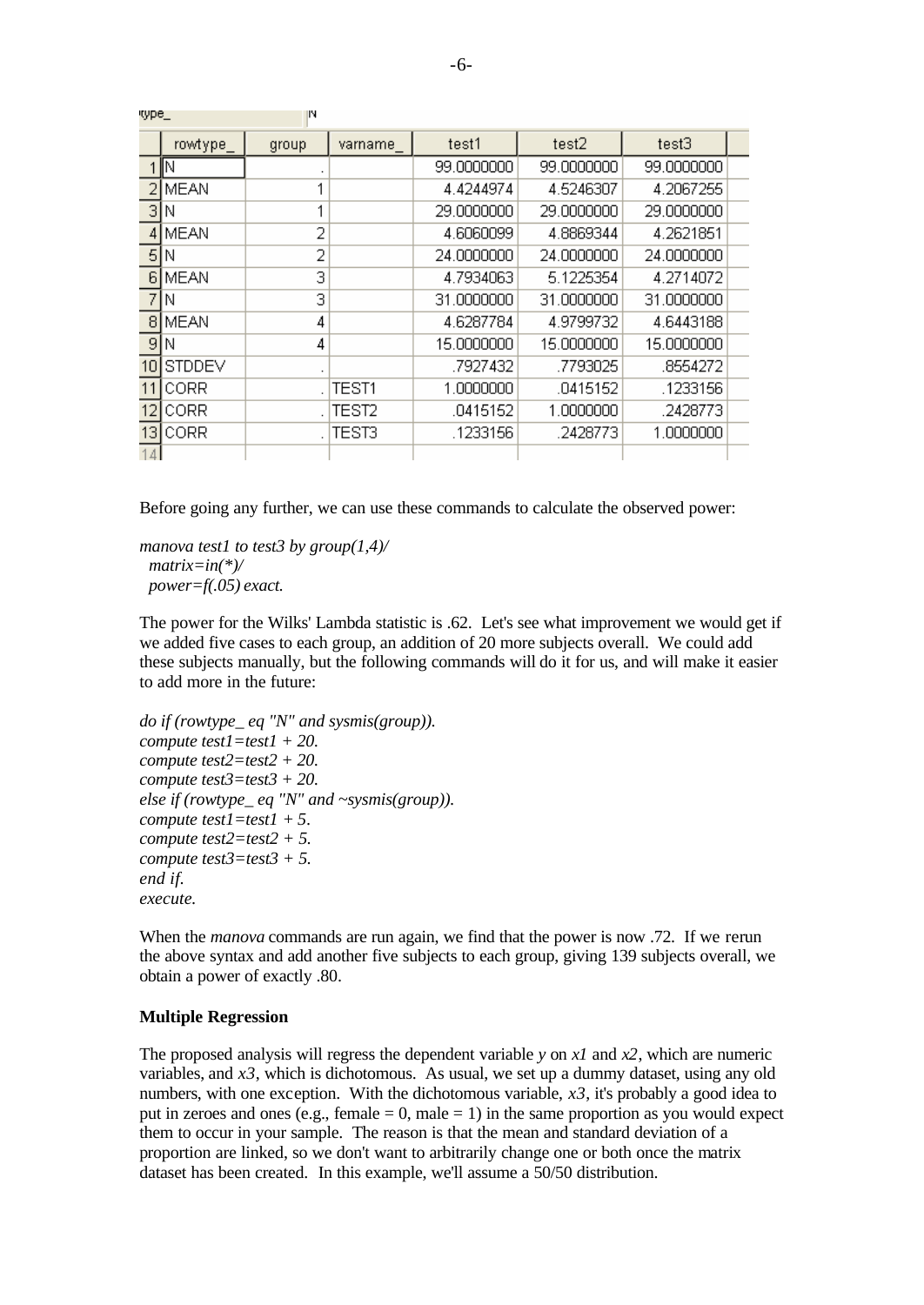The initial dataset is:

|               | w    | x1   | x2   | хЗ   |  |  |  |  |
|---------------|------|------|------|------|--|--|--|--|
|               | 1.00 | 2.00 | 4.00 | .00  |  |  |  |  |
| $\frac{2}{3}$ | 2.00 | 1.00 | 1.00 | .00  |  |  |  |  |
|               | 3.00 | 4.00 | 2.00 | .00  |  |  |  |  |
|               | 4.00 | 3.00 | 5.00 | 1.00 |  |  |  |  |
| 5             | 5.00 | 6.00 | 3.00 | 1.00 |  |  |  |  |
| 6             | 6.00 | 5.00 | 6.00 | 1.00 |  |  |  |  |
|               |      |      |      |      |  |  |  |  |

The manova commands to produce the matrix version of the data are:

*manova y with x1 x2 x3/ matrix=out(\*).*

The initial matrix version of the dataset is:

 $\sim$ 

and of

| itype_ |               | ΙN      |           |           |           |           |  |  |
|--------|---------------|---------|-----------|-----------|-----------|-----------|--|--|
|        | rowtype       | varname | ٧         | x1        | x2        | хЗ        |  |  |
|        |               |         | 6.0000000 | 6.0000000 | 6.0000000 | 6.0000000 |  |  |
|        | <b>MEAN</b>   |         | 3.5000000 | 3.5000000 | 3.5000000 | .5000000  |  |  |
|        | <b>STDDEV</b> |         | 1.8708287 | 1.8708287 | 1.8708287 | .5477226  |  |  |
|        | <b>CORR</b>   | ٧       | 1.0000000 | .8285714  | .5428571  | .8783101  |  |  |
| 5      | CORR          | X1      | .8285714  | 1.0000000 | .3714286  | .6831301  |  |  |
|        | <b>CORR</b>   | Х2      | .5428571  | .3714286  | 1.0000000 | .6831301  |  |  |
|        | CORR          | XЗ      | .8783101  | .6831301  | .6831301  | 1.0000000 |  |  |
|        |               |         |           |           |           |           |  |  |

We're going to assume (in a real example, this could be on the basis of past research, or theory) that *x1* is moderately (.5) correlated with *y*, but *x2* and *x3* are only weakly correlated with *y* (both .3). Furthermore we're going to assume that *x1* and *x2* are quite highly correlated (.6), but neither is correlated with  $x3$  (.1). We think we can obtain 50 subjects. The ammended dataset is:

|    |               | - -     |            |            |            |            |  |
|----|---------------|---------|------------|------------|------------|------------|--|
|    | rowtype_      | varname | ۷          | x1         | x2         | хЗ         |  |
|    | ΙN            |         | 50.0000000 | 50,0000000 | 50,0000000 | 50.0000000 |  |
|    | 2 MEAN        |         | 3.5000000  | 3.5000000  | 3.5000000  | .5000000   |  |
| зI | <b>STDDEV</b> |         | 1.8708287  | 1.8708287  | 1.8708287  | .5477226   |  |
|    | CORR          | Υ       | 1.0000000  | .5000000   | .3000000   | .3000000   |  |
| 51 | CORR          | X1      | .5000000   | 1.0000000  | .6000000   | .1000000   |  |
| 61 | CORR          | Χ2      | .3000000   | .6000000   | 1.0000000  | .1000000   |  |
|    | CORR          | XЗ      | .3000000   | .1000000   | .1000000   | 1.0000000  |  |
|    |               |         |            |            |            |            |  |
|    |               |         |            |            |            |            |  |

The manova commands

*manova y with x1 x2 x3/ matrix=in(\*)/ power=f(.05).*

give the following output: